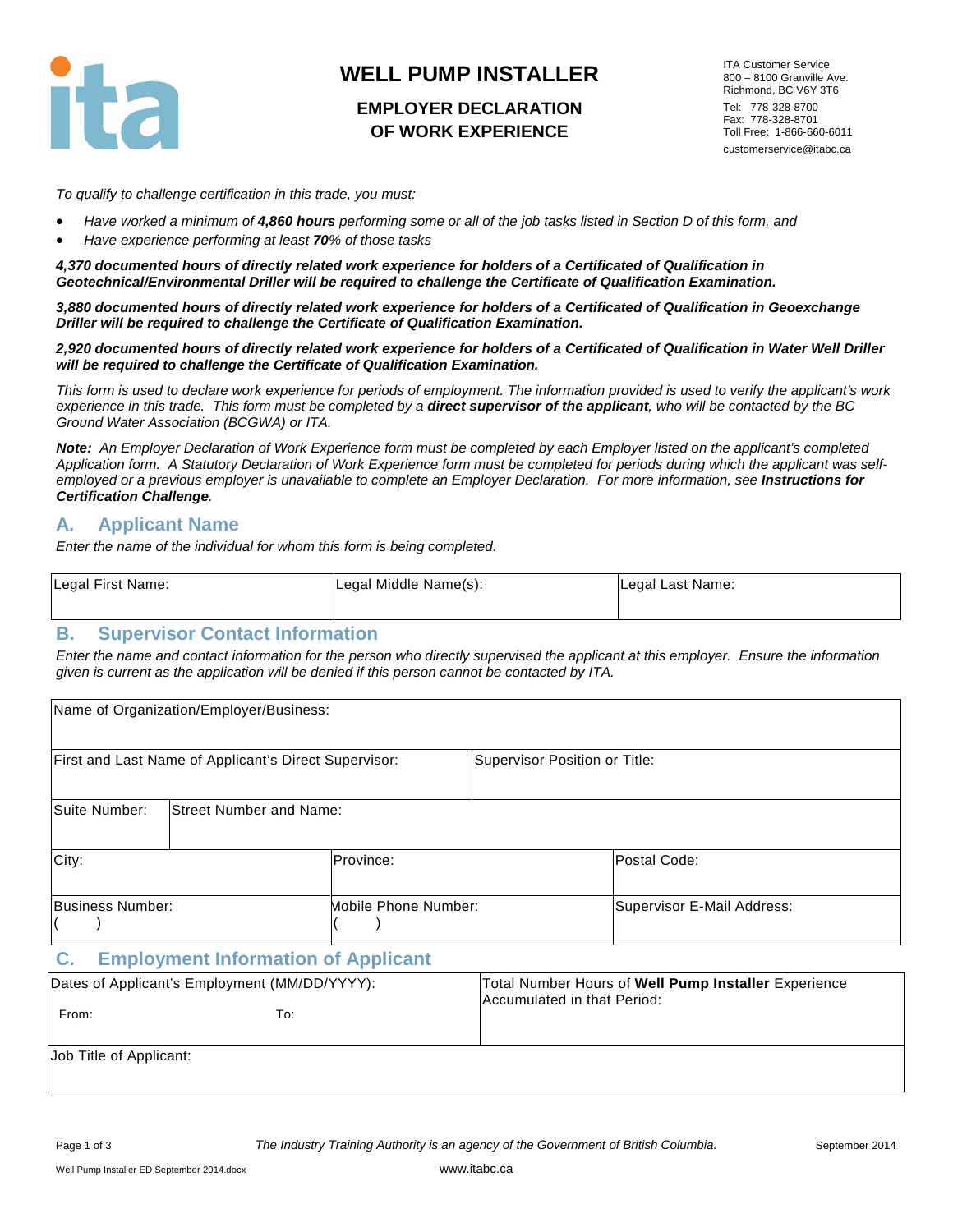

# **WELL PUMP INSTALLER**

# **EMPLOYER DECLARATION OF WORK EXPERIENCE**

ITA Customer Service 800 – 8100 Granville Ave. Richmond, BC V6Y 3T6 Tel: 778-328-8700 Fax: 778-328-8701 Toll Free: 1-866-660-6011 customerservice@itabc.ca

## **D. Supervisor Declaration of Job Task Performance**

*By checking "Yes" or "No" in the Declaration Response column, indicate whether or not you, as the direct supervisor of the applicant, have personally witnessed the applicant performing the job tasks listed. Cross out any job tasks you did not see the applicant perform.*

| <b>Job Tasks</b>                                                                                                                                                                                                                                                                                                                                                                                                                                                                                                                                                                                                                                                                | <b>Declaration</b><br><b>Response</b> |                         |
|---------------------------------------------------------------------------------------------------------------------------------------------------------------------------------------------------------------------------------------------------------------------------------------------------------------------------------------------------------------------------------------------------------------------------------------------------------------------------------------------------------------------------------------------------------------------------------------------------------------------------------------------------------------------------------|---------------------------------------|-------------------------|
| <b>Industry Overview and Professional Work Practices</b><br>Including: Describe the scope of the trade in B.C., describe the B.C. Certification System, describe professional work practices, and<br>apply trade math.                                                                                                                                                                                                                                                                                                                                                                                                                                                          | Yes:<br>No:                           | $\mathsf{L}$<br>П       |
| Workplace Safety<br>Including: Describe common safety hazards associated with the trade, use safety equipment and procedures when dealing with<br>hazards, use the WHMIS System to practice safe care and control of hazardous products, recognize and describe hazards to the<br>environment associated with the trade, recognize and comply with WorkSafeBC Regulations, recognize and comply with the B.C.<br>Wellhead Protection Regulations, recognize and comply with the B.C. Safety Authority Electrical Regulations, state the safety<br>considerations when working in close proximity to a well head.                                                                | Yes:<br>No:                           | $\mathsf{L}$<br>$\Box$  |
| <b>Well Drilling Methods</b><br>Including: Describe the different types of well drilling systems applicable to the trade, use well drilling methods as applicable to the<br>trade.                                                                                                                                                                                                                                                                                                                                                                                                                                                                                              | Yes:<br>No:                           | $\Box$<br>$\Box$        |
| Geology<br>Including: Identify various rock types and the processes that form them, describe various soil types found in B.C., use proper<br>terminology to describe geological formations as it applies to the trade.                                                                                                                                                                                                                                                                                                                                                                                                                                                          | Yes:<br>No:                           | $\perp$<br>$\Box$       |
| <b>Ground Water</b><br>Including: Describe the Hydrologic Cycle (Water Cycle), use proper terminology to describe various subsurface zones, use proper<br>terminology to describe ground water formations, describe different sources of water, define appropriate terms and abbreviations<br>used to report on lithology.                                                                                                                                                                                                                                                                                                                                                      | Yes:<br>No:                           | $\perp$<br>$\mathsf{L}$ |
| <b>Aquifer Potential</b><br>Including: Explain ground water flow as it pertains to various formations, recognize hydraulic properties of bedrock and overburden<br>(soil) aquifers, describe the different types of aquifer tests and the equipment necessary, perform various aquifer tests, record the<br>readings and interpret the results, use technologies for data acquisition, describe the use of monitoring wells for data collection.                                                                                                                                                                                                                                | Yes:<br>No:                           | □<br>П                  |
| <b>Ground Water Quality</b><br>Including: Interpret detailed chemistry reports, use proper techniques for acquiring water samples, use proper methods of disinfection,<br>identify ground water treatment required for common concerns.                                                                                                                                                                                                                                                                                                                                                                                                                                         | Yes:<br>No:                           | $\Box$<br>$\Box$        |
| <b>Pumping System</b><br>Including: Describe different types of shallow and deep well pumps, describe equipment requirements for different pump types,<br>determine the appropriate electrical wire size for pump installation, describe the types and sizes of pressure tanks, select pump type<br>according to application and sizing, determine the Total Dynamic Head for a well pumping system, design and install a water pumping<br>system for a well site.                                                                                                                                                                                                              | Yes:<br>No:                           | $\mathsf{L}$<br>$\perp$ |
| <b>Pumping System Electricals</b><br>Including: Recognize electrical circuits, use lockout/tag out procedures, use a voltmeter, ampmeter, ohmmeter and megohmmeter,<br>use methods for wiring motor controls, use procedures for protecting and burying underground cables, install a waterproof splice on a<br>submersible pump motor lead in accordance with the electrical code, identify the requirements for an electrical disconnect on a pump<br>system, complete a control box installation, complete a system ground for a pump installation, perform electrical tests as required on<br>pumping systems, describe power supply alternatives for electric motor pumps. | Yes:<br>No:                           | l 1<br>$\Box$           |
| <b>Pumping System Troubleshooting and Repair</b><br>Including: Perform pump system tests to identify problems, repair pump systems.                                                                                                                                                                                                                                                                                                                                                                                                                                                                                                                                             | Yes:<br>No:                           | $\Box$<br>$\Box$        |
| <b>Water Well Systems</b><br>Including: Describe the characteristics of well aquifer, describe various water well components, describe various in-well pump<br>components, describe pump control systems and components, use various methods and equipment for well head completion.                                                                                                                                                                                                                                                                                                                                                                                            | Yes:<br>No:                           | $\mathsf{L}$<br>$\Box$  |

*Enter the Supervisor and Applicant names from Page 1 on every page of this form*

| Supervisor First and Last Name: | Applicant First and Last Name: |
|---------------------------------|--------------------------------|
|                                 |                                |

Page 2 of 3 *The Industry Training Authority is an agency of the Government of British Columbia.* September 2014